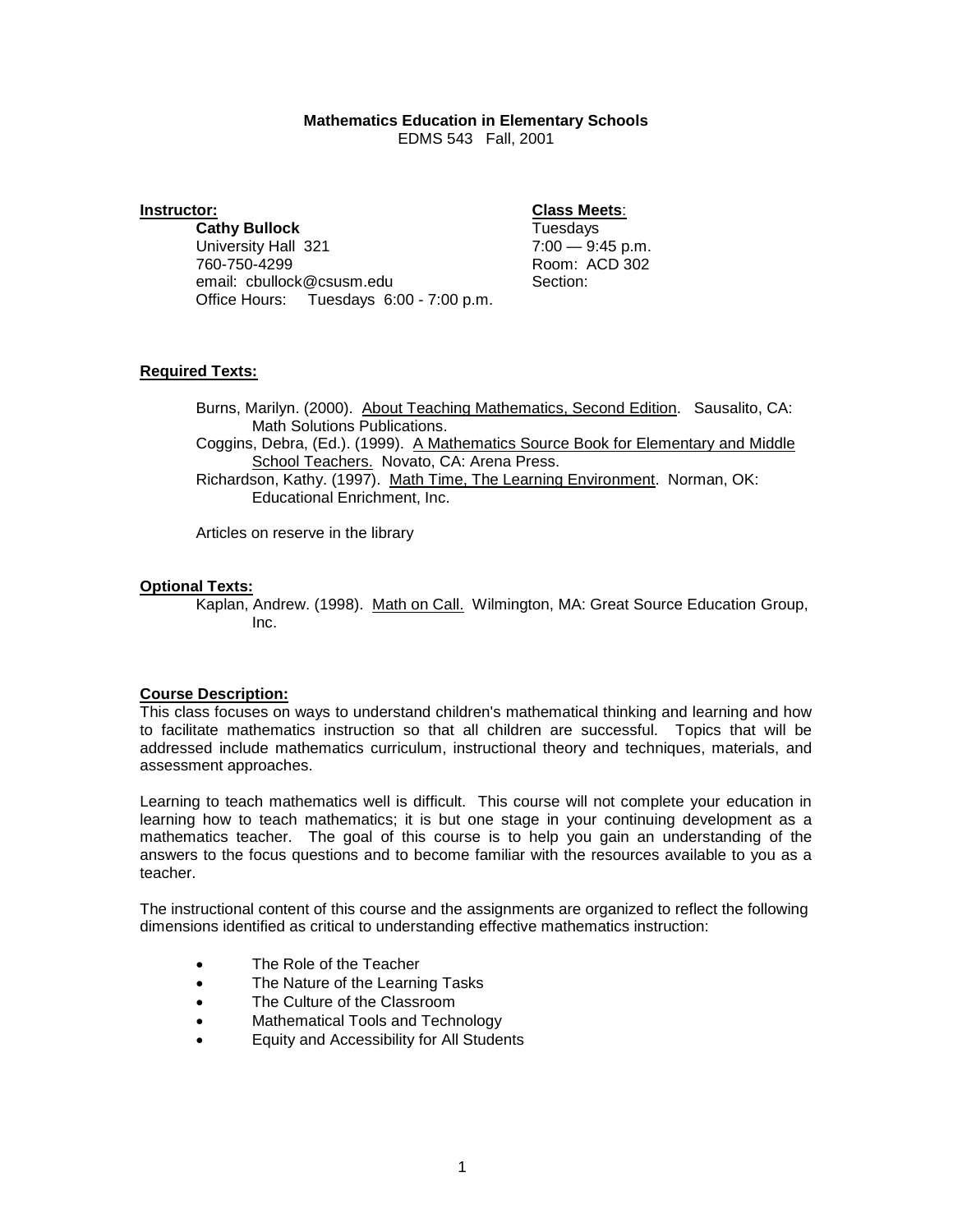### **Focus Questions:**

These focus questions will serve as a guide throughout the course. They will direct our thinking and study as we learn more about teaching children mathematics. When you complete this course, you should have knowledge, understanding, and experiences that will help you answer these questions.

- **1. How do children develop mathematical understanding, competence, and confidence?**
- **2. How does the culture of the classroom affect mathematical communication and learning?**
- **3. How does the teacher help all children become successful in learning mathematics?**
- **4. How will you continue to develop your mathematical understanding, confidence, and competence?**

# **COURSE REQUIREMENTS:**

### **Attendance and Participation:**

Punctual attendance and active participation are essential in this class, not only for you to learn, but so that others may benefit from your input. Your final grade in this course will be lowered one half of one letter grade for every absence after your first. Four or more absences may result in a failing grade for this course. Since it is expected that everyone will actively participate in all class sessions, final grades will be lowered for lack of participation. Arriving late or leaving early will be interpreted as lack of participation.

**Note:** If you have extraordinary circumstances in your life that will impact your assignments or attendance, please let me know. Absences for illness and other critical or emergency situations may be excused and will be evaluated on a case-by-case basis. Make-up assignments may be required.

# **Assignments:**

**All written assignments must be typed and double-spaced.** Each assignment is due on the date indicated on the syllabus. Grades on assignments will be lowered by at least one point for each day the assignment is late. After two weeks, the assignment will not be accepted. Please be sure to read and understand the university policy on plagiarism and cheating as it will be strictly enforced. Academic dishonesty will not be tolerated and will result in a failing grade for this course and will be reported to the university. Assignments (other than reading reflections) may be revised and resubmitted for re-grading up to one week after the assignment has been returned. After one week, no revisions will be accepted.

### **Reading Reflections (20 points) Due: Each class beginning**

### Ten 1-2 page reading reflections are required for this course and are due at the beginning of each class meeting. The purpose of this assignment is to prepare you for class discussions by giving you an opportunity to reflect on the reading scheduled for that day. *Therefore, no late reflections will be accepted***.** Since there are thirteen readings assigned, you may skip writing up to three reflections to complete the 20 points. Each reflection is worth 2 points. You are still expected to complete all of the assigned readings. For each set of readings, respond to the main ideas of the literature by writing about your ideas, opinions, and experiences as they relate to the topic. Do not summarize the reading; reflect on the issues.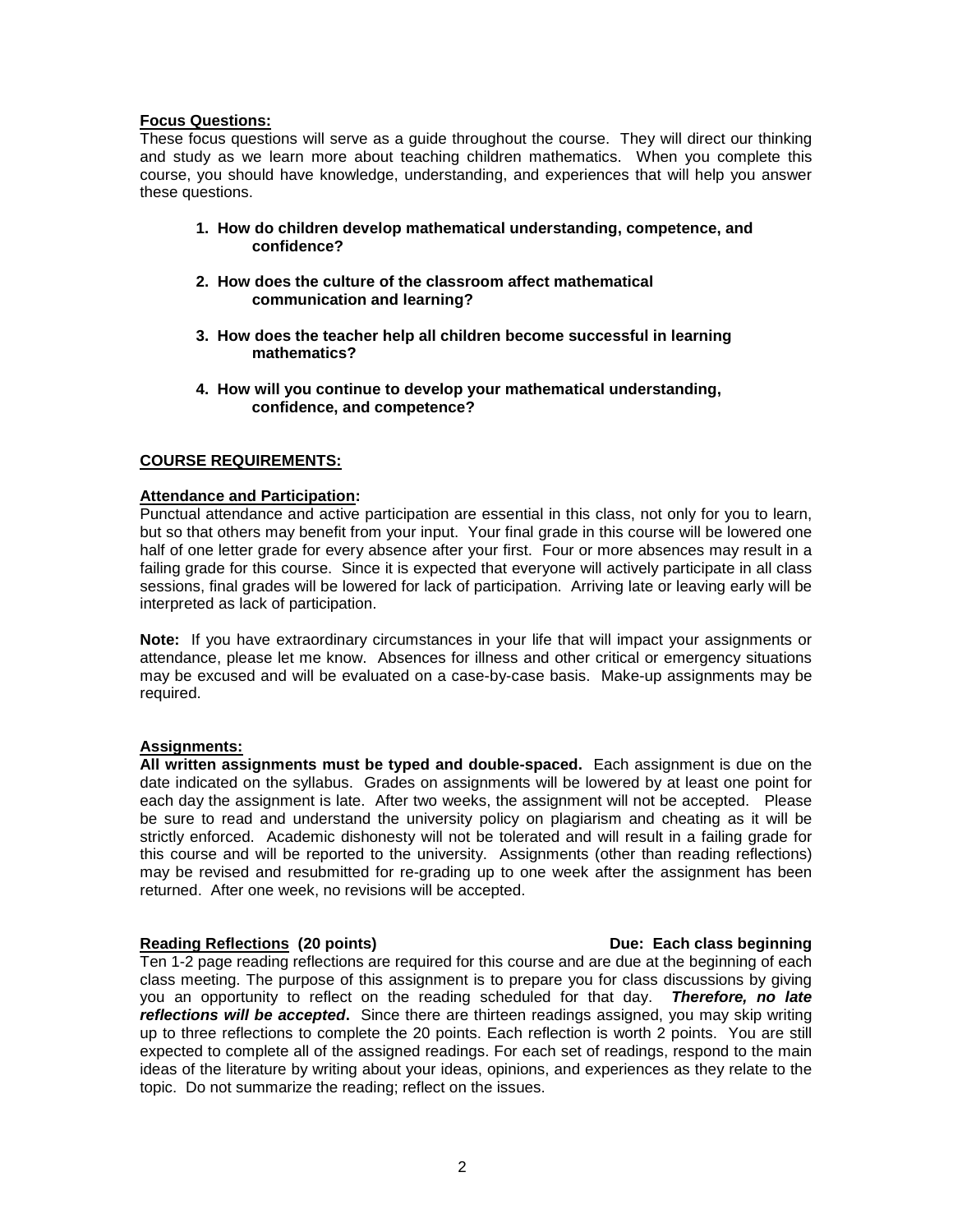# **Mathematics Web Sites (10 points)** Due: Tuesday, September 11

This assignment will give you the opportunity to explore web sites in the area of elementary mathematics education. You will describe three different sites, give your opinion in connection with our class readings and discussions of the information on each, and print an example of what you locate for each site.

# **Teacher Interview Reflection (12 points) Due: Tuesday, September 25**

This assignment will provide you the opportunity to interview a classroom teacher as to his or her goals and methods for establishing an effective classroom culture for learning mathematics. Questions for the interview will be discussed in class. After the interview, you will write a paper summarizing and reflecting on the interview and drawing connections to class readings and discussions.

# **Classroom Observation Reflection (15 points)** Due: Tuesday, October 9

This assignment is designed to give you an opportunity to observe an elementary classroom in action and make connections to our class discussions and readings. You will make arrangements to visit a local elementary school and observe two mathematics lessons in the same classroom. After your observations, you will write a paper reflecting on the culture of the classroom.

# **Student Interview Reflection (15 points) Due: Tuesday, November 6**

This assignment will give you an opportunity to focus on individual children's thinking about mathematics. You will arrange to visit a local elementary school and interview two students about their thinking in mathematics. After the interview, you will write a paper describing the children's ideas and strategies. You should also consider what you would do next in order to continue the children's learning experiences. Based on what you learned in the interview, what would the next steps be for each child? Be sure to make connections to our class readings and discussions.

# **Planning and Teaching a Lesson Reflection (18 points)**

### **Due: Lesson Plan: Tuesday, October 16 Due: Lesson Plan/Teaching Reflection: Tuesday, November 20**

You will plan a mathematics lesson including the key components, which you will teach to a small group of students in an elementary class. You will share your lesson plan with a few members of your cohort group in a class discussion and consider the feedback you receive. You will also discuss the lesson plan with the classroom teacher so that you can be sure that it is appropriate to the students and so that arrangements can be made for you to teach the lesson. After teaching the lesson, you will write a reflection on the experience and turn in both the lesson plan and the reflection. Be sure to make connections to our class readings and discussions.

# **Literature Connection (10 points) Connection** Due: Tuesday, November 27

This assignment is designed to help you begin thinking about children's literature as a resource for teaching mathematics in context. You will select one children's book that you think makes interesting links to mathematics and would enhance students' learning. You will write a brief description of the book, indicate appropriate grade level(s), explain the mathematics connections, and how you would use it. During class you will give a brief presentation to the cohort of your book and the application you suggest. The write up is worth 7 points and the oral presentation is worth 3 points. Bring 30 copies.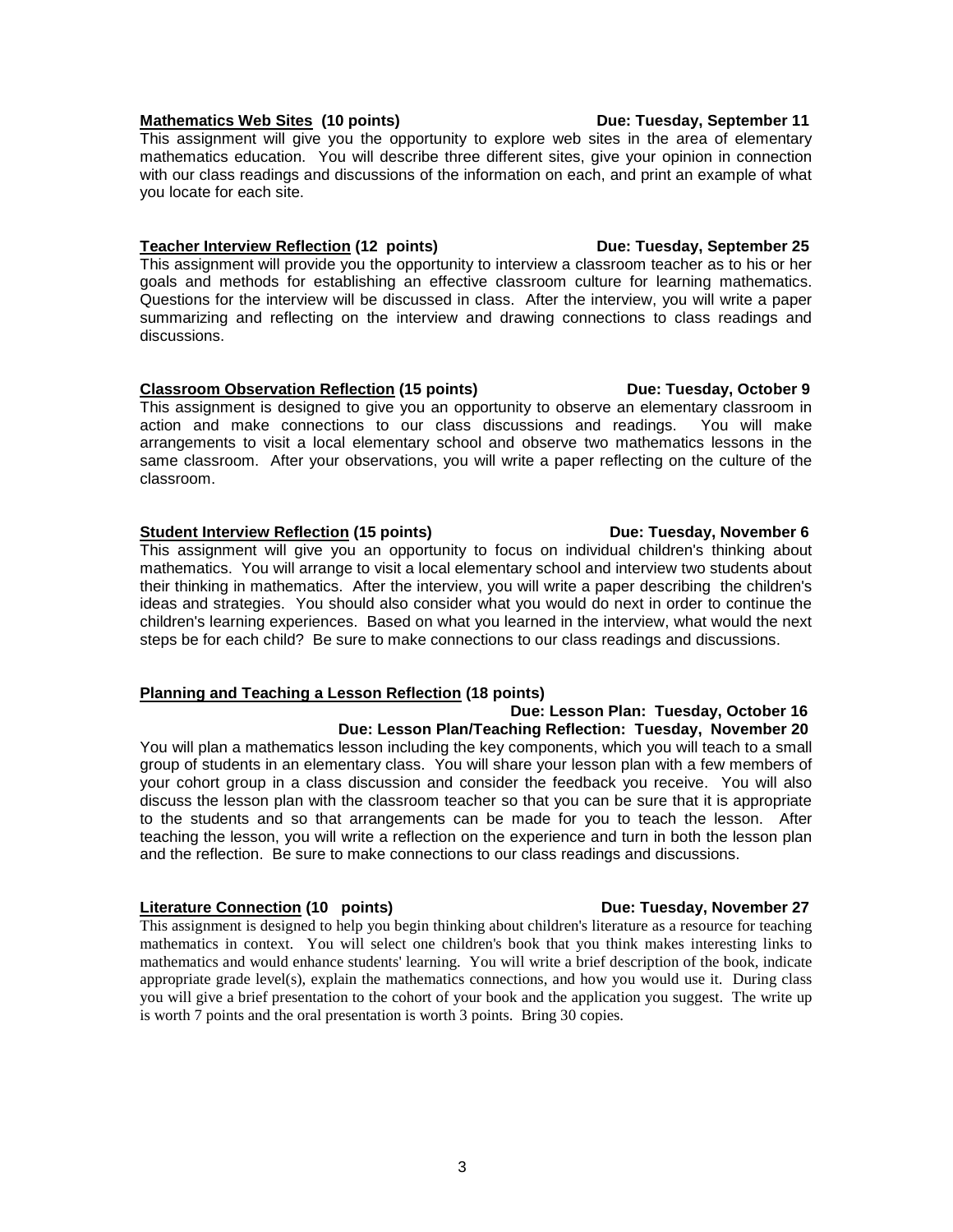### **Grading Scale:**

Grades will be based on the following grading scale. You must maintain a B average in your teacher education courses to receive a teaching credential from the state of California.

 $A = 90 - 100\%$  $B = 80 - 89%$  $C = 70 - 79%$  $D = 60 - 69%$  $F =$  Below 60%

### **Writing Requirement:**

CSUSM has adopted an all-university writing requirement. In each course, students are required to write at least 2500 words (approximately 10 pages) in essays, exercises, papers or examinations. CSUSM has a free writing center to assist students with their writing projects.

### **College of Education Mission Statement**

The mission of the College of Education Community is to transform public education by preparing thoughtful educators and advancing professional practice. We are committed to the democratic principles of educational equity and social justice for all learners, exemplified through reflective teaching, learning, and service. We value diversity, collaboration, professionalism, and shared governance.

**CLAD Emphasis:** In 1992, the College of Education voted to infuse Crosscultural, Language and Academic Development (CLAD) competencies across the curriculum. The CLAD competencies, which are appropriate, are covered in this course.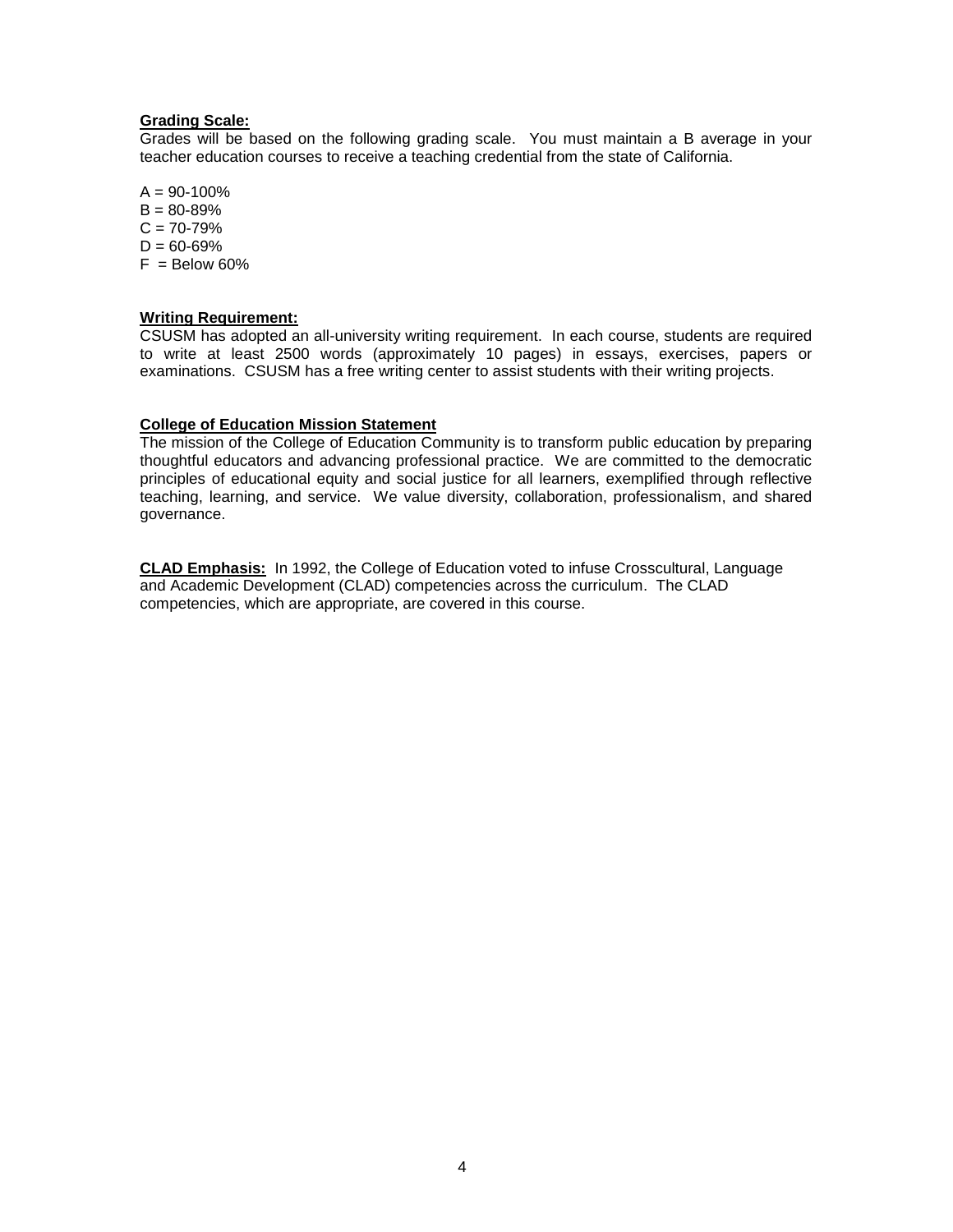# **COURSE PLAN for FALL, 2001**

**Note:** Readings are to be completed by the day they are scheduled.

### **1: Tuesday, August 28, 2001: Introduction: Developing Understanding, Competence, and Confidence**

**Due:** Survey

# **2: Tuesday, September 4, 2001: The Role of the Teacher**

**Reading**: About Teaching Mathematics, pp. 139-160 Math Time, Part 1, pp. 3-37 **Article**: Burns, M. (February, 1985). The role of questioning. Arithmetic Teacher. 14-16.

**Due:** Reading Reflection #1

# **3: Tuesday, September 11, 2001: Nature of Learning Tasks**

**Reading:** About Teaching Mathematics, pp. 29-42, 125-135, 297-308 A Mathematics Source Book, pp. 2-13 **Article**: Richardson, K. (April, 1997). Too easy for kindergarten and just right for first grade. Teaching Children Mathematics. 432-437.

**Due:** Reading Reflection #2 **Mathematics Web Sites**

### **4: Tuesday, September 18, 2001: Children's Mathematical Thinking**

**Reading:** About Teaching Mathematics, pp.3-28 Math Time, Part 2, pp. 39-52 **Article**: Kamii, C., Lewis, B., Livingston, S.J. (December, 1993). Primary arithmetic: Children inventing their own procedures. Arithmetic Teacher. 200-203.

**Due:** Reading Reflection #3

### **5: Tuesday, September 25, 2001: Communication in a Mathematics Classroom**

**Reading:** A Mathematics Source Book, pp. 37-47 Math Time, Part 3, pp. 53-72 **Article**: Mumme, J.,Shepard, N. (1990). Communication in mathematics. Arithmetic Teacher, 18-22. **and** Wickett, M.S. (May, 1997). Serving up number sense and problem solving: *Dinner at the Panda Palace*. Teaching Children Mathematics. 476-480.

**Due:** Reflection #4 **Teacher Interview**

**6: Tuesday, October 2, 2001: The Culture of the Classroom**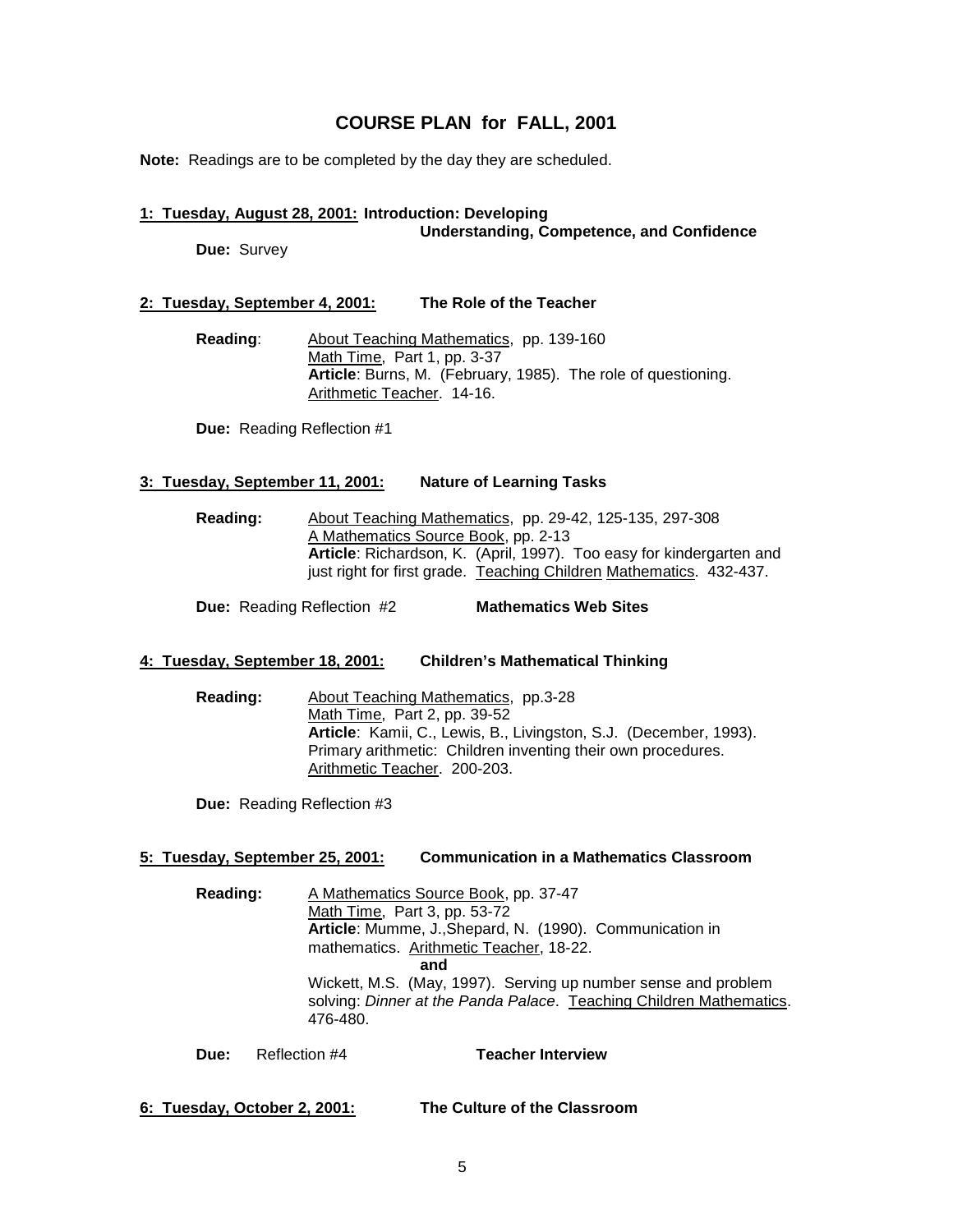**Reading:** A Mathematics Source Book, pp. 14-26**,** 99-108 **Article**: Jacobs, V.R., Bennett, T.R., Bullock, C.R. (May, 2000). Selecting books in Spanish to teach mathematics. Teaching Children Mathematics. 582-587.

**and**

Vacc, N.N. (December, 1993). Teaching and learning mathematics through classroom discussion. Arithmetic Teacher. 225-227.

**Due:** Reading Reflection #5

# **7: Tuesday, October 9, 2001: Assessment in Mathematics**

**Reading:** About Teaching Mathematics, pp.161-172 Math Time, Part 4, pp. 73-104 **Article**: Huniker, D.M. (1993). Interviews: A window to students' conceptual knowledge of the operations. In N.L. Webb (Ed.) Assessment in the mathematics classroom: 1993 Yearbook. 80-86.

**Due:** Reading Reflection #6 **Classroom Observation**

### **8: Tuesday, October 16, 2001: Mathematics: Number and Place Value**

**Reading:** About Teaching Mathematics, pp. 173-222 A Mathematics Source Book, pp. 48-58, 109-114 **Article:** Carroll, W.M., Porter, D. (March, 1997). Invented Strategies can develop meaningful mathematical procedures. Teaching Children Mathematics. 370-374.

**Due:** Reading Reflection #7 **Lesson Plan**

### **9: Tuesday, October 23, 2001: Mathematics: Algebra, Patterns, and Functions**

**Reading:** About Teaching Mathematics, pp. 112-124, 292 A Mathematics Source Book, pp. 79-87 **Article**: Ferrini-Mundy, J., Lappan, G., Phillips, E. (February, 1997). Experiences with patterning. Teaching Children Mathematics. 282-288.

**Due:** Reading Reflection #8

**10: Tuesday, October 30, 2001: Fieldwork**

**11: Tuesday, November 6, 2001: Mathematics: Fractions, Decimals, and Percents**